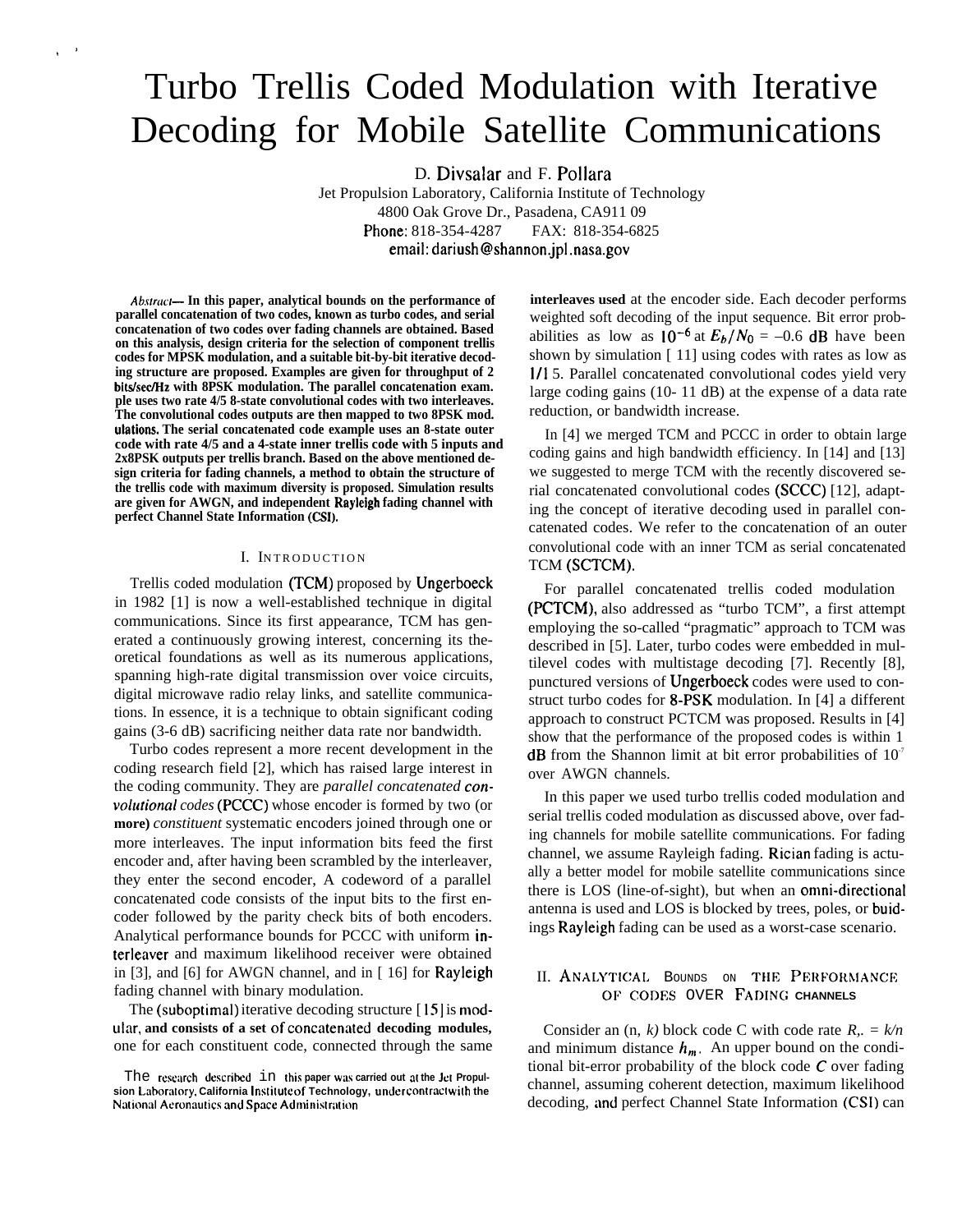bc obtained in the form

$$
*P_h(e|\rho) \leq \sum_{h=d_{min}}^n \sum_{w=1}^k \frac{w}{k} A_{w,h}^C Q(\sqrt{2R_cE_h/N_0\sum_{i=1}^h \rho_i^2})
$$
 (1)

where  $E_b/N_0$  is the signal-to-noise ratio per bit, and  $A_{w,h}^C$ for the block code C represent the number of codewords of the block code with output weight  $h$  associated with an input sequence of weight w.  $A_{m,h}^C$  is the input–output weight coefficient (IOWC). The Q function can be represented as [ 17]

$$
Q(x) = \frac{1}{\pi} \int_0^{\frac{\pi}{2}} e^{\frac{-x^2}{2\pi i \pi^2 n}} d\theta \le 0.5 e^{\frac{-x^2}{2}}
$$
 (2)

To obtain the unconditional bit error rate, we have to average over the joint density function of fading samples. For simplicity assume independent Rayleigh fading samples. This assumption is valid if we use an interleave after the encoder and a deinterleaver before the decoder. Thus the fading samples pi are i.i.d. random variables with Rayleigh density of the form

$$
f(\rho)=2\rho e^{-\rho^2}
$$

By averaging the conditional bit error rate over fading we obtain

$$
P_b(e) \leq \frac{1}{\pi} \int_0^{\frac{\pi}{2}} \sum_{h=d_{min}}^n \sum_{w=1}^k \frac{w}{k} A_{w,h}^C \left[ \frac{\sin^2 \theta}{\sin^2 \theta + R_c E_b/N_o} \right]^h d\theta \tag{3}
$$

We can further upper bound the above result and obtain

$$
P_b(e) \le \sum_{h=h_m}^{n} \sum_{w=1}^{k} \frac{w}{k} A_{w,h}^C \left[ \frac{1}{1 + R_c E_b / N_o} \right]^h \tag{4}
$$

Extension of results to independent Rician fading is straightforward (see for example [10]). All these results apply to convolutional codes as well, if we construct an equivalent block code from the convolutional code. Obviously results apply also to concatenated codes including parallel and serial concatenations. As soon as we obtain the input-output weight coefficients  $A_{w,h}^C$  for a particular code we can compute the performance.

#### III. **P ARALLEL C ONCATENATED C ONVOLUTIONA <sup>L</sup> CODES**

The structure of a parallel concatenated convolutional code (PCCC) or "turbo code" is shown in Fig. 1. It refers to the case of two convolutional codes, code Cl with rate  $R_t^1$  =  $p/q_1$ , and code C<sub>2</sub> with rate  $R_c^2 = p/q_2$ , where the constituent code inputs are joined by an interleave of length N, generating a PCCC,  $C_P$ , with rate  $R_C = \frac{R^T R^2}{R^T + R^T}$ . Note that *N is* an integer multiple of *p*. The input block length  $k = N$ , and the output codeword length  $n = n$ ,  $+n_2$  as shown in Fig. 1.



**Fig, 1, Parallel Concatenated Convolutional Codes (PCCC).**

## A. **Computation** of input-output weight coefficient (1OWC)  $A_{w,h}^{\mathbb{C}_P}$  *for PCCC* (turbo codes)

*Uniform Interleaver.* A crucial step in the analysis of concatenated codes and in particular PCCC consists of replacing the actual interleave that performs a permutation of the N input bits with an abstract interleave called a uniform interleaver [3], defined as a probabilistic device that maps a given input word of weight w into all distinct (~) permutations of it with equal probability  $p = 1/(\frac{N}{u})$ .



Fig. 2. The action of a uniform interleave of length 4 on sequences of **weight 2**

Using the concept of uniform interleave, i.e., averaging the  $P_b(e)$  over all possible interleaves, we can obtain  $A_{n}^{C_p}$ for turbo codes.

With the knowledge of the *A*  $v_{1}$ , *A*<sub>1</sub> for code *C*<sub>1</sub>, and *A*<sup>*C*<sub>1</sub><sub>*u*</sub>, *A*<sub>1</sub><sup>*c*</sup><sub>1</sub><sub>*o*</sub><sup>*C*<sub>1</sub></sup><sub>*n*</sub><sub>*n*</sub><sub>*f*</sup><sub>*n*</sub><sup>*f*</sup><sub>*n*</sub><sup>*f*</sup><sub>*n*</sub><sup>*f*</sup><sub>*n*</sub><sup>*f*</sup><sub>*n*</sub><sup>*f*</sup><sub>*n*</sub><sup>*f*</sup><sub>*n*</sub><sup>*f*</sup><sub>*n*</sub><sup>*f*</sup><sub>*n*</sub><sup>*f*</sup><sub>*n*</sub><sup></sup></sub></sup> code C<sub>2</sub>, using the concept uniform interleave, IOWC  $A_{u}^{\mathcal{L} \rho}$ for PCCC can be obtained as follows. The main property of the uniform interleave is that it transforms an input block of weight w at the input of the encoder Cl into all its distinct  $(\cdot)$ permutations, As a consequence, each input block of code Cl of weight w, through the action of the uniform interleave, enters the encoder Cl generating  $(\sim)$ , input-words of code  $C_2$ . Thus, the number  $A_{w,h_1,h_2}^{C_p}$  of codewords of the PCCC with output weights *h*<sub>1</sub>, and *h*<sub>2</sub> associated with an input sequence of weight w is given by

$$
A_{w,h_1,h_2}^{C_P} = \frac{A_{w,h_1}^{C_1} \times A_{w,h_2}^{C_2}}{k} \qquad (w)
$$

where  $A^{C_p}_{w, h_1, h_2}$  is related to  $A^{C_p}_{w, h}$  as

$$
A_{w,h}^{C_P} = \sum_{\substack{h_1,h_2\\h_1+h_2=h}} A_{w,h_1,h_2}^{C_P}
$$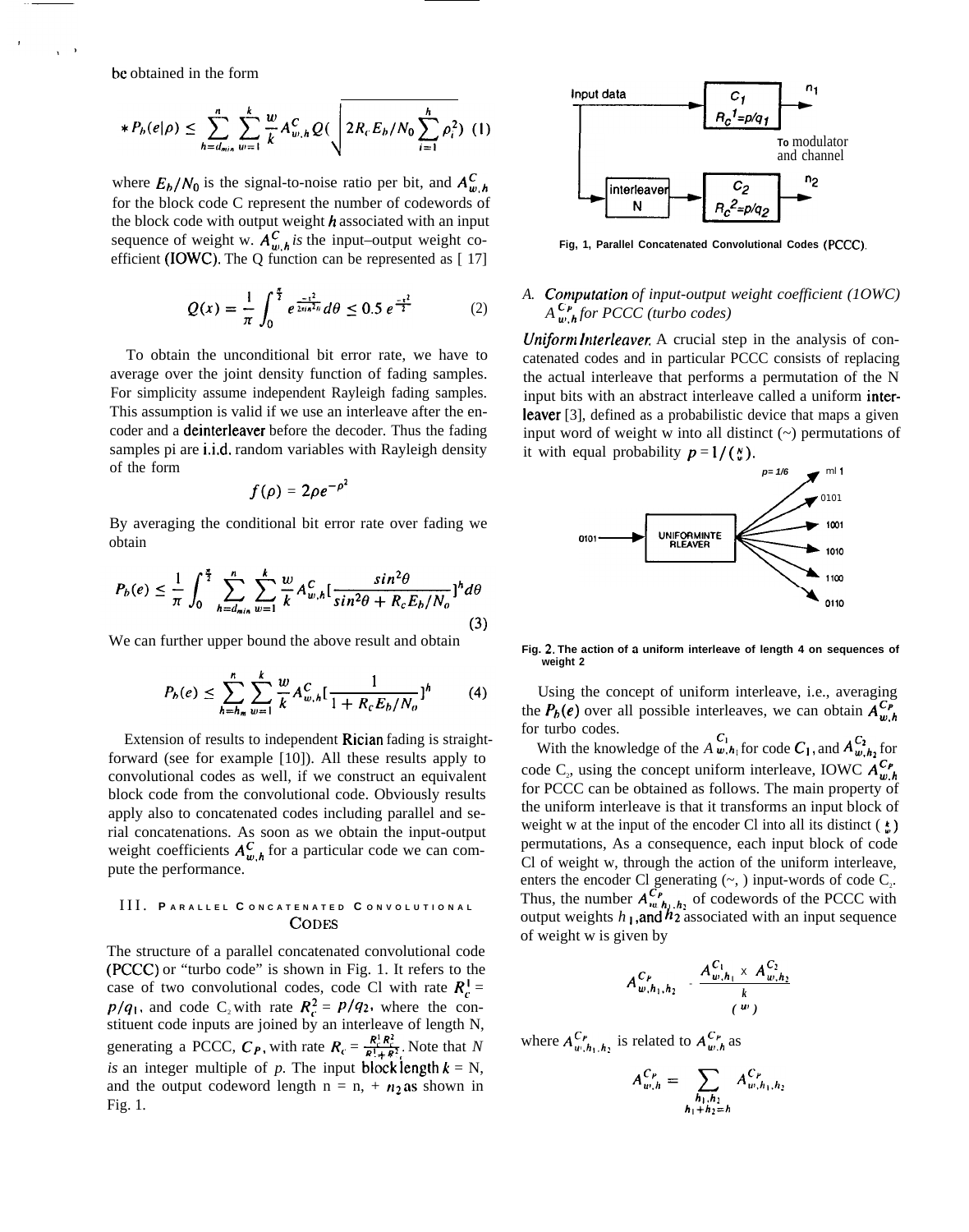*Example 1.* Consider a rate 1/2 PCCC formed by two idenical 4-state convolutional codes: Code Cl with rate 2/3 and code  $C_2$  with rate 1/1 (this is obtained by not sending the systematic bits of the rate  $2/3$  C<sub>2</sub> convolutional code). The inputs are joined by a uniform interleaver of length  $N = 50$ , 100 and 256. Both codes are systematic and recursive, and are shown in Fig. 3. Using the previously outlined analysis for PCCC, we have obtained the bit-error probability bounds shown in Fig. 3. The performance is shown both for AWGN and Rayleigh fading channels.



**Fig. 3. Performance of rate 1/2 PCCC over AWGN and Rayleigh Fading Channel**

The reason for such a good performance of turbo codes is that the coefficients  $\frac{A_{\nu,h}^{C_{\nu}}}{N}$  decrease with interleaver size. For large interleaves the maximum component of  $\frac{A_{\nu,h}^{c}}{N}$  or equiv- $A^{Cp}$ large interleaves the maximum component of  $-\frac{w_n}{N}$  or equivalently  $\frac{A_{w,n}^{C_p}}{N}$ , over all input weights w and output weights h, and  $h_2$ , is proportional to  $N^{\alpha_M}$ , with corresponding output weights  $h_1(\alpha_M)$ , and  $h_2(\alpha_M)$ . If both convolutional codes are recursive (i.e., the output weight due to input weight one is very large) then  $\alpha_M \le -1$  (This occurs for w = 2). Any other choice of encoders results in  $\alpha_M \ge 0$ . When  $\alpha_M$  is negative we say that we have "interleaving gain". The negative value of  $\alpha_M$  implies that the exponents of N in the bit error rate expression are always negative integers. Thus, for all  $h = h_1 + h_2$ , the coefficients of the exponents in *h* decrease with N, and we always have an *interleaving gain [9].*

Define  $d_{i,f,eff}$  as the minimum weight of codewords of a recursive code  $C_i$ ,  $i = 1, 2$  generated by weight-2 input sequences. We call it the effective free Hamming distance of a recursive convolutional code. To maximize the *interleaving gain, i.e.,* minimize  $N^{\alpha_{M}}$  corresponding to output weight  $h_1(\alpha_M)$ , and  $h_2(\alpha_M)$  we should maximize the  $d_i$ ,  $f, eff$ .  $i = 1, 2$ . The sum  $d_{1,f,eff} + d_{2,f,eff}$  represents the effective free distance of the turbo code [9] [ I I]. Thus, substituting

the exponent  $\alpha_M$  into the *expression* for *bit error rate* approximated by keeping only the term of the summation in *h 1,* and  $h_2$  corresponding to  $h_1 = h_1(\alpha_M)$ , and  $h_2 = h_2(\alpha_M)$ , yields

$$
\lim_{N \to \infty} P_b(e) \simeq BN^{-1} \left[ \frac{1}{\left\{1 + R_c \frac{E_b}{N_0}\right\}} \right]^{d_{1,f,eff} + d_{2,f,eff}} \tag{5}
$$

where *B* is a constant independent of N.

#### IV. **Parallel Concatenated Trellis Coded Modulation**

The basic structure of parallel concatenated trellis coded modulation is shown in Fig. 4,



**Fig. 4. Block Diagram of the Encoder for Parallel Concatenated Trellis Coded Modulation.**

This structure uses two rate  $\frac{2b}{2b+1}$  constituent convolutional codes. The first most significant output bits of each convolutional code are only connected to the shift register of the TCM encoder and are not mapped to the modulation signals. The last  $b + 1$  least significant output bits however are mapped to the modulation signals. This method requires at least two interleaves. The first interleaver permutes the **b** least significant input bits. This interleave is connected to the *b* most significant bits of the second TCM encoder. The second interleave permutes the  **most significant input bits.** This interleave is then connected to the *b* least significant bits of the second TCM encoder.

#### *A. Design Criteria for PCTCM over Rayleigh Fading Channels*

To extend the asymptotic results we obtained for binary modulation to M-ary Modulation (e.g. MPSK ), let xi represent the sequence of **M-ary** output symbols  $\{x_{i,j}\}\$  of trellis code  $i$  ( $i = 1, 2$ ), with unit power. Let  $\mathbf{x}'_i$  represent another sequence of the output symbols  $\{x'_{i,j}\}$  for  $i = 1, 2$ . Then the above asymptotic result should be modified to

$$
P_b(e) \simeq BN^{-1} \prod_{n_1 \in \eta_1} \left[ \frac{1}{[1 + |x_{1,n_1} - x'_{1,n_1}|^2 R_c \frac{\overline{E}_b}{4N_0}]} \right] \times \prod_{n_2 \in \eta_2} \left[ \frac{1}{[1 + |x_{2,n_2} - x'_{2,n_2}|^2 R_c \frac{\overline{E}_b}{4N_0}]} \right]
$$

where, for  $i = 1, 2, 7i$  is the set of all  $n_i$  with the smallest cardinality  $d_{i,f,eff}$  such that  $x_{i,n} \# x'_{i,n}$ . Then  $d_{i,f,eff}$  represents the minimum ( $M$ -ary symbol) Hamming distance of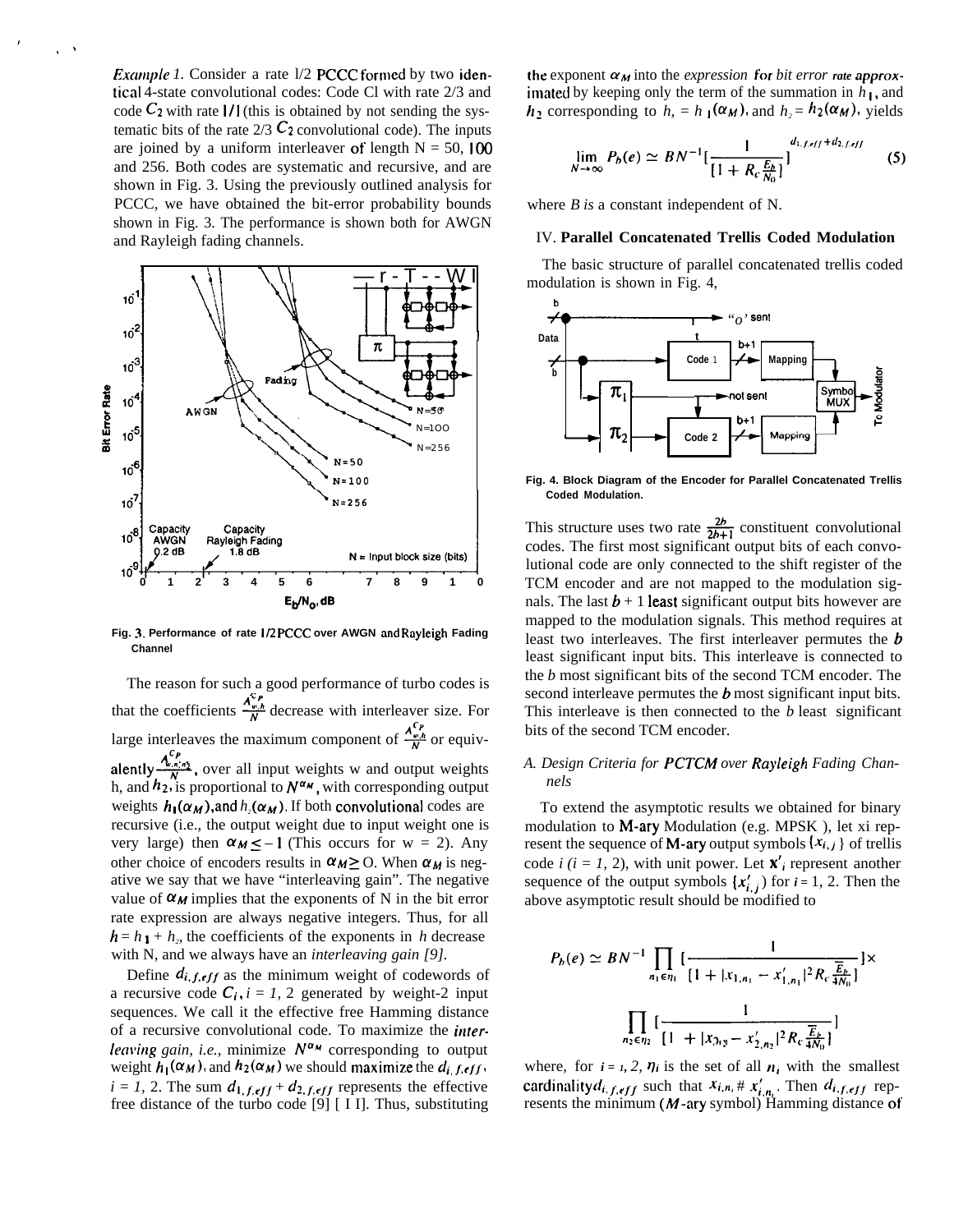trellis code  $i$  ( $i = 1, 2$ ) corresponding to input Hamming distance 2 between binary input sequences that produce  $d_i$ ,  $f$ ,  $eff$ . The  $d_{i,f,eff}$ ,  $i = 1$ , 2 is also called minimum diversity of trel-Iis code *i.* We note that the asymptotic result on the bit error rate is inversely proportional to the product of the squared Euclidean distances along the error event paths which result in  $d_{i,f,eff}$  i= 1,2. Therefore the criterion for optimization of the component trellis codes is to maximize the minimum diversity of the code and then maximize the product of the squared Euclidean distances which result in minimum diversit y.

## *B.* 2 *bitslsec\Hz PCTCM with 8PSKfor AWGN and Fading Channels*

The code we propose has  $b = 2$ , and employs 8PSK modulation in connection with two 8-state, rate 4/5 constituent codes. The selected code uses reordered mapping: If  $b_2$ ,  $b_1$ ,  $b_0$ represents a binary label for natural mapping for 8PSK, where  $b_2$  is the MSB and *b*. is the LSB, then the reordered mapping is given by  $b_2$ ,  $(b_2 + b_1)$ ,  $b_0$ . The effective Euclidean distance of this code is  $\delta^2_{\text{f,eff}} = 5.17$  (unit-norm constellation is assumed), using two interleaves.

The structure of this code is shown in Fig. 5, and its BER for AWGN and Rayleigh fading channel in Fig. 6.



**Fig. 5, Parallel Concatenated Trellis Coded Modulation. 8PSK, 2 bits/see/Hz,**

#### V. SERIALLY CONCATENATED CONVOLUTIONAL C ODE S

The structure of a serially concatenated convolutional code (SCCC) is shown in Fig. 7. It refers to the case of two convolutional codes, the outer code  $C_{\alpha}$  with rate  $R_{\alpha}^{\prime\prime} = q/p$ , and the inner code C<sub>i</sub> with rate  $R_c^i = p/m$ , joined by an interleave of length N bits, generating an  $SCCCC<sub>s</sub>$  with rate  $R_c = k/n$ . Note that N must be an integer multiple of p. The input block size is  $k = Nq/p$  and the output block size of SCCC is  $n = Nm/p$ .



**Fig. 6. BER Performance of Paratlel Concatenated Trellis Coded 8PSK, 2 bits/seclHz,**



**Fig. 7. Serial Concatenated Convolutional Codes (SCCC).**

## *A. Computation of input-output weight coeflcient (1OWC)*  $A^{C_s}_{w,h}$  for  $SCC$ *C*

Using the concept of uniform interleaver, i.e., averaging  $P_b(e)$  over all possible interleaves, we can obtain  $A_{w,h}^{\mathcal{L}_p}$  for serial concatenated codes.  $A^{C_s}_{w,h}$  is the number of codewords of the SCCC with weight *h* associated with an input word of weight w. **A** similar definition applies to input-output weight coefficients (IOWC) of the outer code denoted by  $A^{C_v}_{w,l}$  and to **IOWC** of the inner code denoted by  $A^{C_i}_{l,h}$ 

With the knowledge of the  $A^{C_i}_{w,l}$  for the outer code,  $A^{C_i}_{l,h}$  for the inner code, and using the concept of uniform interleave, the IOWC  $A^{C_s}_{w,h}$  for **SCCC** can be obtained as follows. We recall that an uniform interleave transforms a codeword of weight  $\ell$  at the output of the outer encoder into all its distinct  $(\gamma)$  permutations. As a consequence, each codeword of the outer code  $C<sub>o</sub>$  of weight 1, through the action of the uniform interleaver, enters the inner encoder generating  $\binom{N}{l}$ codewords of the inner code C<sub>i</sub>. Thus, the number  $A_{w,h}^{s,s}$  of codewords of the SCCC of weight *h* associated with an input word of weight w is given by

$$
A_{w,h}^{C_{S}} = \sum_{l=0}^{N} \frac{A_{w,l}^{C_{v}} \times A_{l,h}^{C_{i}}}{\binom{N}{l}}
$$

*Example* 2. Consider a rate I/2 SCCC formed by a 4-state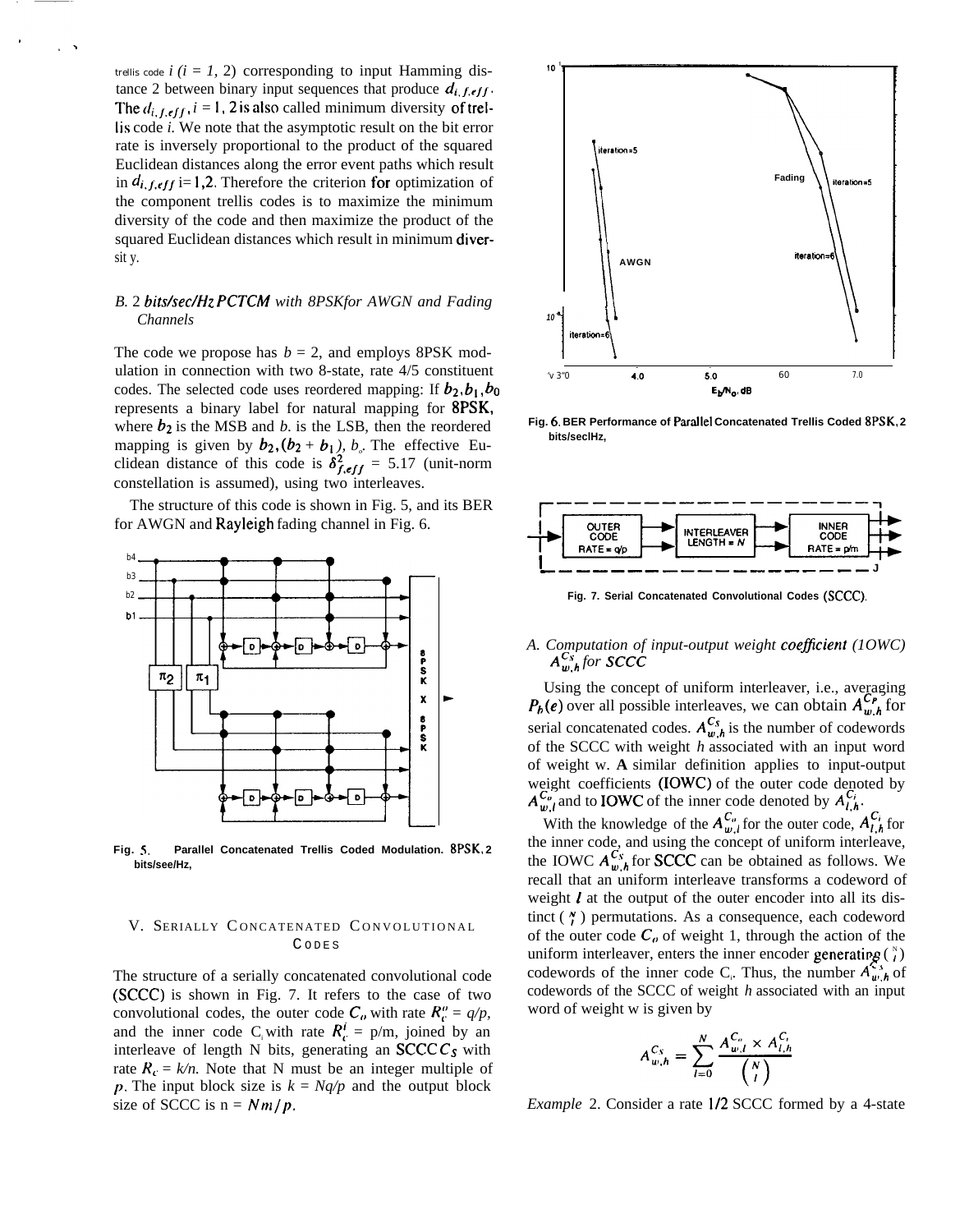convolutional code  $C_a$ , with rate 1/2 and an inner 2-state convolutional code  $C_i$  with rate  $1/1$  (this is obtained by not sending the systematic bits of the rate  $1/2$  C<sub>i</sub> convolutional code). The two codes are joined by a uniform interleave. Input blocks of length  $N = 50$ , 100 and 256 were considered. The outer code is a nonrecursive code, the inner code is systematic and recursive, and the generators are shown in Fig.8. Using the previously outlined analysis for SCCC, we have obtained the bit-error probability bounds shown in **Fig.8. The** performance was obtained both for **AWGN** and Rayleigh fading channels. Comparing to Fig. 3, the performance of SCCC is better than PCCC both over **AWGN** and fading channels.



**Fig. 8, Performance of rate 1/2 SCCC over AWGN end Rayleigh Fading Channel**

For large interleaves the maximum component of  $\frac{A_{w,n}^{x,s}}{M}$ over all input weights w, and output weights  $h$  is proportional to  $N^{\alpha_M}$  with corresponding output weights  $h(\alpha_M)$ . If<br>the inner convolutional code is recursive (i.e., with feedback) the inner convolutional code is recursive (i.e., with feedback)<br>then  $\alpha_M = -\frac{d_f^{\omega}+1}{2}$  where  $d_f^{\omega}$  is the free (minimum) distance of the outer convolutional code.

The value of  $\alpha_M$  shows that the exponents of N are always negative integers. Thus, for all  $h$ , the coefficients of the exponents in *h* decrease with N, and we always have an "interleaving gain".

Define  $d'_{f,eff}$  as the minimum weight of codewords of the inner code generated by weight-2 input sequences. **We** obtain a different weight  $h(\alpha_M)$  for even and odd values of  $d_f^o$ . For even  $d_f^o$ , the weight *h* (&&f) associated to the highest<br>exponent of N is given by<br> $h(\alpha_M) = \frac{d_f^o d_{f,eff}^i}{2}$ exponent of N is given by

$$
h(\alpha_M) = \frac{d_f^o d_{f,eff}^i}{2}
$$

Substituting the exponent  $\alpha_M$  into the expression for bit error rate, approximated by only the term of the summation in h

corresponding to  $h = h(\alpha_M)$ , yields

$$
\lim_{N \to \infty} P_b(e) \simeq B_{even} N^{d_f^o/2} \left[ \frac{1}{\left[1 + R_c \frac{E_b}{N_0}\right]} \right]^{\frac{d_f^o d_f^o}{N_0}}
$$
 (6)

where  $B_{even}$  is a constant independent of N.

For  $d_f^{\prime\prime}$  odd, the value of  $h(\alpha_M)$  is given by

$$
h(\alpha_M) = \frac{(d_f^o - 3)d_{f,eff}^l}{2} + h_m^{(3)} \tag{7}
$$

where  $h_m^{(3)}$  is the minimum weight of sequences of the inner code generated by a weight-3 input sequence.

Thus, substituting the exponent  $\alpha_M$  into the expression for bit error rate approximated by keeping only the term of the summation in *h* corresponding to  $h = h(\alpha_M)$  yields

$$
\lim_{N \to \infty} P_b(e) \simeq B_{odd} N^{-(\lfloor d_f^o + 1 \rfloor/2)} \left[ \frac{1}{\lfloor 1 + \lfloor R \rfloor^* \rfloor} \frac{d^{d^o - 3j d^l_{j,eff}}}{\lfloor 1 + \lfloor R \rfloor^* \rfloor} + h_m^{(3)} \right]
$$
\n(8)

where  $B_{odd}$  is a constant independent of N.

#### **VI. Serial Concatenated 'hellis Coded Modulation**

The basic structure of serially concatenated trellis coded



**Fig. 9. Block Diagram of the Encoder for Serial Concatenated Trellis Coded Modulation.**

**We** propose a novel method to design serial concatenated TCM for Rayleigh fading channels, which achieves **b** bits/see/Hz, using a rate  $2b/(2b + 1)$  non-recursive binary convolutional encoder with maximum free Hamming distance as outer code. **We** interleave the output of the outer code with a random permutation. The interleaved data enters a rate  $(2b+1)/(2b+2)$  recursive convolutional inner encoder. The  $2b + 2$  output bits are mapped to two symbols belonging to a  $2^{b+1}$  level modulation (four dimensional modulation). In this way, we are using *2b* information bits for every two modulation symbol intervals, resulting in *b* bit/see/Hz transmission (when ideal Nyquist pulse shaping is used) or, in other words, *b* bits per modulation symbol. For AWGN channel the inner code and the mapping is jointly optimized based on maximizing the effective Euclidean distance of the inner **TCM.** The optimum 2-state inner trellis code is shown in Fig. 10. The effective Euclidean distance of this code is 1.76 (for unit norm constellation) and its minimum M-ary Hamming distance is 1.

## *A. Design* Criteria for SCTCM over Rayleigh Fading Chan *nels*

To extend the asymptotic results obtained for binary modulation to to M-ary modulation (e.g., MPSK), criteria similar to those discussed for parallel concatenated trellis coded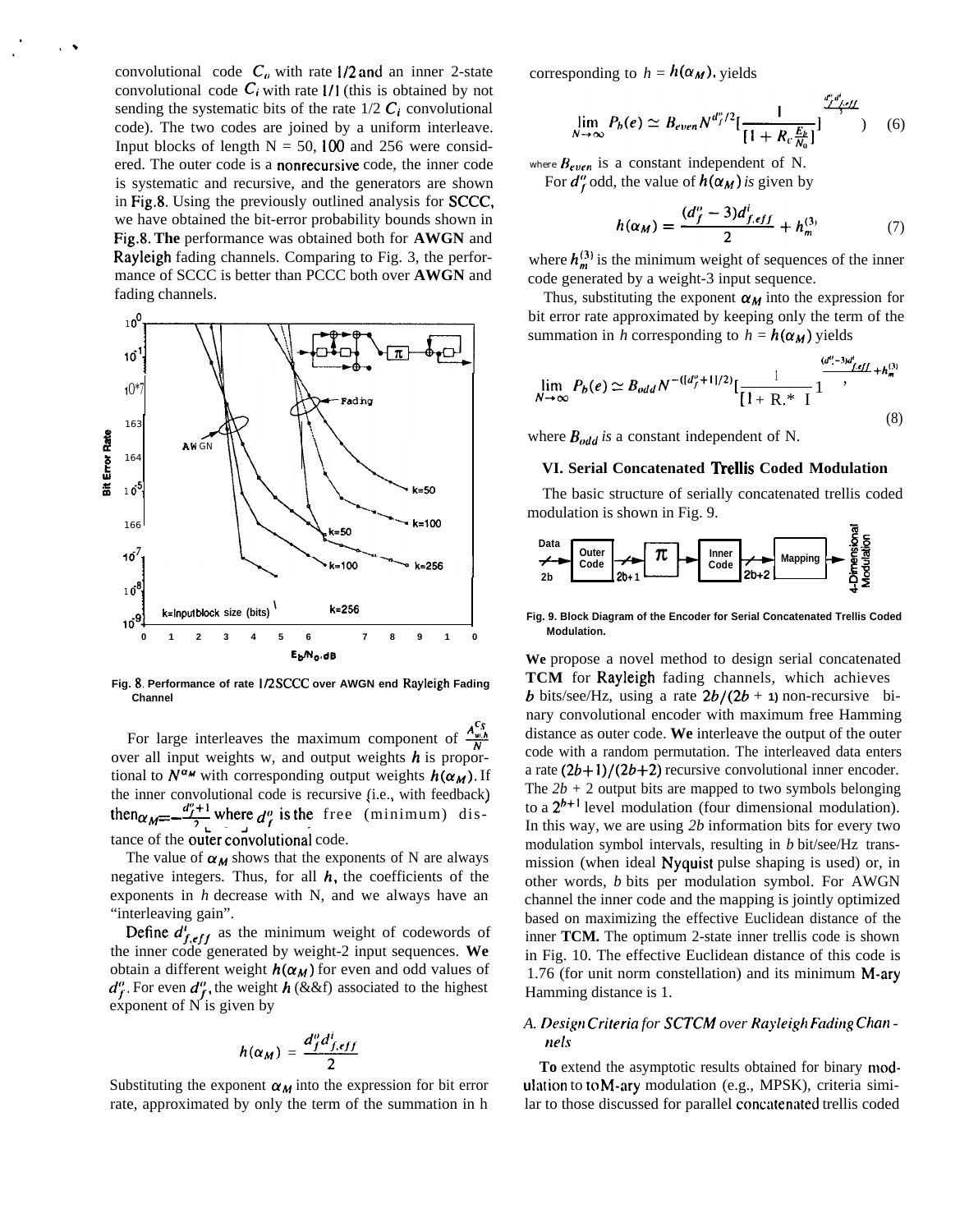

●

**Fig, 10. Optimum 2-state inner** trellis encoder **for SCTCM with 2x 8PSK Modulation,**

modulation **(PCTCM)** are now applied to serial concatenated trellis coded modulation **(SCTCM).** The interleaving gain is  $\sin^{-1}(\frac{d^{\theta}}{N})^{1/2}$  however now the minimum divernated trellis coded modulation (**SCTCM**). The interleaving<br>gain is  $\frac{st_1 \pi (d\theta, \mathbf{x} | l/2)}{2}$  however now the minimum diver-<br>sity is  $\frac{d\theta, \theta, \theta, \mu}{2}$  for even  $d_f^o$ , and  $\frac{(d\theta, -3)d\theta, \epsilon, \ell}{2} + h_m^{(3)}$  for odd  $d_f^o$ ming distance of the inner trellis code corresponding to input Hamming distance 2 between binary input sequences to the trellis code that produce  $d_{f,eff}^{i}$ . Therefore the criterion for optimizing the inner trellis code in **SCTCM is** to maximize the minimum diversity of the code and then maximize the product of the squared Euclidean distances which result in minimum diversity. For odd  $d_f^o$ , first we maximize  $d_{f,eff}^i$ , then among the codes with maximum  $d_{f,eff}^{i}$ , we maximize  $h_m^{(3)}$  the minimum (M-ary symbol) Hamming distance of the inner trellis code corresponding to input Hamming distance 3 between binary input sequences to the trellis code that produce  $h_m^{(3)}$ . As it is seen from the previous results, large  $d_f^o$ produces large interleaving gain and diversity.

#### *B. Design Method for Inner TCM*

The proposed design method is based on the following steps:

- 1, The well known set partitioning techniques for Rayleigh fading channels using multidimensional signal sets are used (see for example [10] and the references therein).
- 2. The input labels assignment is based on the codewords of the parity check code  $(2b + 1, 2b, 2)$  and its set partitioning, to maximize the quantities described in the design criteria subsection.

The assignment of codewords of the parity check code to the 4-dimensional signal points is not arbitrary.

We would like somehow to relate the Hamming distance between input labels to the Euclidean distance between corresponding 4-dimensional signal points, under the constraint that the minimum Hamming distance between input labels for parallel transitions be equal to 2. To do **SO:**

**Assign** the  $b$  most significant bits of the input label to the first constellation with  $2^{h+1}$  points by retaining only the  $b$  most significant bits of the Gray code mapping for the constellation. **Use** the same assignment for the b least significant bits of the input labels; The middle bit in the input label represents the overall parity check bit.

- 3. A sufficient condition to have very large output Euclidean and M-ay symbol Hamming distances for input sequences with Hamming distance 1, is that all input labels to each state be distinct,
- 4. Assign pairs of input labels and 4-dimensional signal points to the edges of a trellis diagram based on the design criteria in subsection A.

To illustrate the design methodology we developed the following examples.

#### *C. Examples of the Design Methodology*

*Example 1: Set partitioning of 2X8PSK and input labels assignment.*

Let the eight phases of 8PSK be denoted by { $O$ , 1,2,3,4,5,6, 7}. Consider the 2x8PSK signal set  $A_0 =$ *[(0,0), (1,* 3), (2, 6), (3, 1), (4, 4), (5, 7), (6, 2), (7, 5)]. Each element in the set has two components. The second component is 3 times the first one modulo 8. Also consider the 2x 8PSK signal set  $B_0 = [(0, 0), (1, 5), (2, 2),$ (3, 7), (4, 4), (5, 1), (6, 6), (7, 3)]. Each element in the set has two components. The second component is 5 times the first one modulo 8. The Hamming distance between elements in each set is 2, the minimum of the product of square Euclidean distances is maximum.

The following sets are constructed from  $A$ . and  $B_0$  as:  $A_2 = A_0 + (O, 2), A_4 = A_0 + (O, 4), A_6 = A_0 + (O, 6),$ *Al* =  $B_0 + (0, l)$ ,  $A_3 = B_0 + (0, 3)$ ,  $A_5 = B_0 + (0, 5)$ ,  $\text{Al} = B_0 + (O, 7)$ , where addition is component-wise **modulo** 8. Map the first and last 2 bits of input labels to the 8PSK signals as  $\{00,00,01,01,11, \text{ II}, 10, 10) \Rightarrow \{0,1,2,3,4,5,$ 6, 7).

The fifth bit for the input label is the parity check bit. Use even parity check bit for signal sets  $A_{\rho}$ ,  $A_{\rho}$ ,  $A_1$ ,  $A_5$  and odd parity check for signal sets  $A_2$ .  $A_6$ ,  $A_3$ ,  $A_7$ . This completes the input label assignments to signal sets.

Now the Hamming distances of input labels for each set *A*  $\mathbf{i} = 0, 1, 2, \ldots, 7$ , is at least 2 and the corresponding M-ary Hamming distances betweens signal elements in each set is 2. Consider a 4-state trellis code with full transition. Assign  $A_{\rho}$ ,  $A_{\rho}$ ,  $A_{\rho}$ ,  $A_{\rho}$  to the first state, and  $A_1$ ,  $A_3$ ,  $A_5$ ,  $A_7$  to the second state, and permutations of these sets to the third and fourth states. This completes the input label and 2x8PSK signal set assignments to the edges of 4-state trellis. The minimum Hamming distance of code is 2. At this point to obtain a circuit that generates this trellis we need to use an output label. We used reordered mapping as it was disc used before to obtain the circuit for the encoder.

The implementation of the -1-state inner trellis code is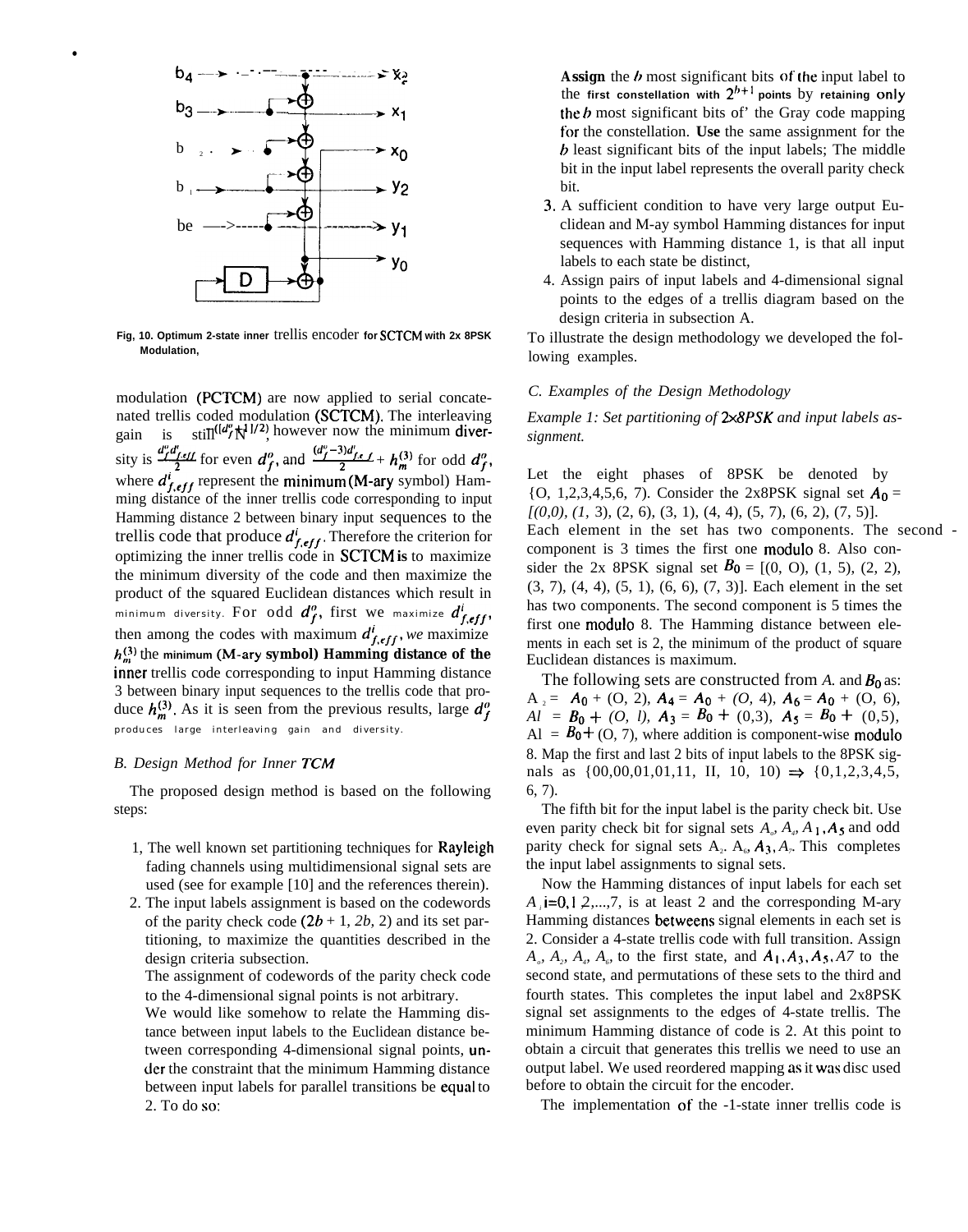**shown in Fig. I I. The ROM** maps addresess **in the range () to 31 to a single output.** The 32 binary outputs can be summarized in hex as **3A53ACC5**

—

,, **J\***



**Fig. 11, 4-state inner trellis encoder for SCTCM with 2x8PSK modulation for Rayleigh fading.**

## **VII. Simulation of Serial Concatenated 'fkellis Coded Modulation with Iterative Decoding**

In this section the simulation results for serial concatenated **TCM,** with 2 x 8PSK over Rayleigh fading channel is presented. For SCTCM with 2x 8PSK, the outer code is a rate 4/5, 8-state nonrecursive convolutional encoder with  $d_f^o = 3$ , and the inner code is a 4-state **TCM** designed for 2 x 8PSK in the previous section. The bit error probability vs. bit signal-to-noise ratio  $E_b/N_a$  for various number of itera**tions is shown in Fig. 12. The performance of inner 2-state** code is also shown in Fig. **12.** This example demonstrates the power and bandwidth efficiency of **SCTCM,** over Rayleigh fading channel at low BERs.

#### **R EFERENCE S**

- [1] **G, Ungerboeck, "Channel coding with multilevel phase signaling",** *IEEE* **Trum. ln~ Th., VOI.IT-2S, pp.55-67, Jan. 1982.**
- **[2] C, Berrou, A. Glavieux, and P. Thitimajshima, "Near Shanno n** Limit Error-Correcting Coding: Turbo Codes,''Proc. 1993 *IEEE International Conference (m Communications, Geneva, Switzerland,* **pp. 1064-1070, May 1993.**
- **[3] S. Benedetto and G. Montorsi, "Unveiling turbo codes: some results on parallel concatenated coding schemes", IEEE Truns. (m It\$ Theory, Morch 1996.**
- **[4] S. Benede(to, D. Divsdar, G. Montorsi. and F. Pollam, " Parallel Concatenated Trellis Coded Modulation", proceedings of ICC'96 , June 1996.**
- **[5]**  $S$ . LeGoff, A. Glavieux, and C. Berrou, "Turbo Codes and High Spec $t$ ral Efficiency Modulation"', Proceedings of IEEE ICC'94, May I-S, **1994, New Orlems, LA.**
- **[6] D. Divstrlar, S, Dolirmr, R. J. McEliece, and F. Pollam. "Tronsfer Func-** (ion Bounds on the Performance of Turbo Codes."' The Telecommu**tlicati(m and DaIa Acqui.titiwt fro~ress Repm( 42-122, April-Jutie** /995, Jet Propulsion Laboratory, Pasadena, California, pp. 44-55, August Is, **1995.**

http://edms-www.jpl.nasa.gov/tda/progress\_report/42-122/122A.pdf

**[7] t..U. Wtschsmimn, and J. Huher, "Power and Bandwidth Etlcient Digit:d Communication Using Turbo Codes in Multilevel Codes," Euro-**



**Fig. 12. Performance of Serial Concatenated Trellis Coded Modulation, 8-state outer 2-state or 4-state inner with 2x8PSK, 2 bits/see/Hz**

 $p$ eun Transactions on Telecommunications, vol. 6, No. 5, Sept./Oct. **1995, pp. 557-567.**

- **[8] P. Robertson, and T. Woerz, "Novel Coded modulation scheme employing turbo codes," Electronics Letters, 3 Ist Aug. 1995, Vol. 31, No. 18.**
- **[9] S. Benedetto and G. Montorsi, "Design of Parallel Concatenated Convolutional Codes," /.EEE Trun.wc/imr on Cmununicafions, voL 44, no. 5, pp. 591–600, May 1996.**
- [lo] **E. Biglieri, et al, Introduction to Trellis- Cuded Modulation with Applications, Muctnillun 1991.**
- [11] **D. Divsalar and F. Pollara, "On the Design of Turbo Codes". JPL TDA Progress Report 42-123, Nov 15, 1995.**
- **[12] S, Benedetto, D. Divsalar, G. Montorsi, and F. Poll am, "Serial Concatenation of Interleaved Codes: Performance Analysis, Design, and Iterative Decoding," The Telecommunications und Data Acquisition** Progress Report 42-126, April–June 1996, Jet Propulsion Laboratory, **Pasadena, California, pp. 1-26, August 15, 1996.**
- **[13] S. Benedetto, D. Divsalar, G. Montorsi, assd F. Potlara. "Serial Concatenated Trellis Coded Modulation with Iterative Decoding: Design** and Performance." Submitted to IEEE Comm. Theory Mini Confer**ence 97, (Globccom 97).**
- **[14] S. Bcnedetto, D. Divsalar, G. Montorsi, and F. Polhm, " Serial Concatenated Trellis Coded Modulation with Iterative Decoding," IEEE ISIT 97, Ulm, Germany.**
- **[15] S. Benedetto, D. Divsalar, G. Montorsi, and F. Poll.ara, "Soft-Output Decoding Algorithms in Iterative Decoding of Turbo Codes." The**  $Telecommunication$  *ions and Data Acquisition Progress Report 42-124,* October-December /995, Jet Propulsion Laboratory, Pasadena, Cal**ifornia, pp. 63-87. February 15, 1996.**
- **[16] E. K, Hall. and S, G. W!lson, "Design and Analysis of Turbo Codes on Rayleigh Fading Channels." JSAC special issue, submitted Sep. 96.**
- **[17] J. Craig," A new. simple and exact result for calculating error proba**bility for two-dimensional signal constellation." Milcom. 1991.